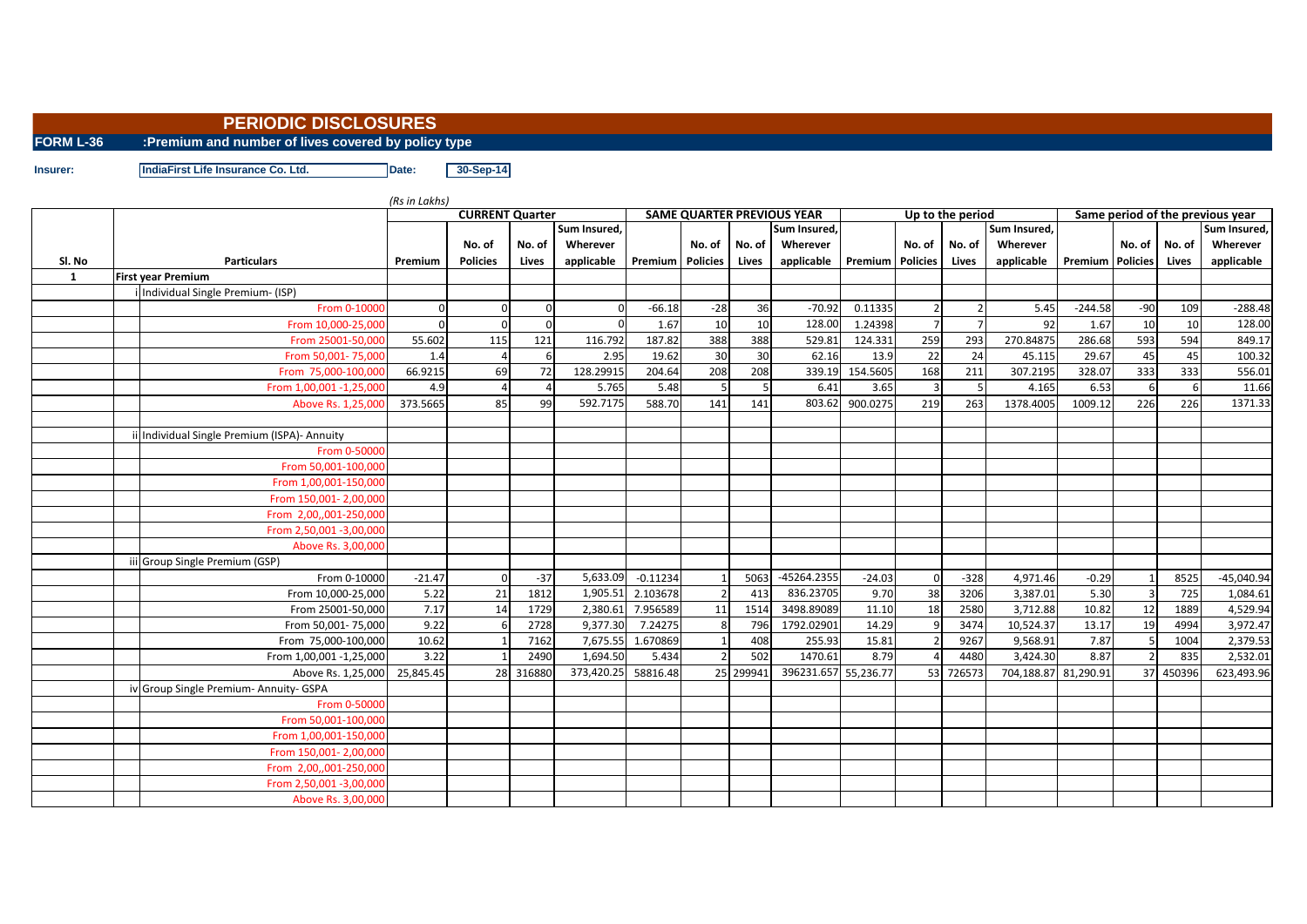|  | v Individual non Single Premium- INSP            |          |       |       |             |         |      |       |         |                   |       |                 |             |         |       |       |          |
|--|--------------------------------------------------|----------|-------|-------|-------------|---------|------|-------|---------|-------------------|-------|-----------------|-------------|---------|-------|-------|----------|
|  | From 0-10000 816.93952                           |          | 11761 | 12499 | 28574.57909 | 253.16  | 6371 | 11952 |         | 18889.28 1378.605 | 20370 | 22106           | 67422.27127 | 279.83  | 10545 | 18359 | 29628.82 |
|  | From 10,000-25,000 1443.2587                     |          |       | 10173 | 26644.10117 | 1000.43 | 6129 | 6470  |         | 15745.44 2293.433 | 14952 | 16024           | 47048.38431 | 1932.99 | 11851 | 12556 |          |
|  |                                                  |          | 9699  |       |             |         |      | 859   |         |                   |       |                 |             |         | 1927  |       | 30608.30 |
|  | From 25001-50,000 389.38613                      | 73.49244 | 1002  | 1087  | 6623.79258  | 347.85  | 813  |       |         | 4783.69 709.2723  | 1754  | 1983            | 11910.38565 | 829.38  |       | 2025  | 11740.20 |
|  | From 50,001-75,000                               |          | 118   | 135   | 1111.5128   | 36.29   | 59   | 62    |         | 436.53 110.5009   | 178   | 201             | 1980.2674   | 113.83  | 181   | 197   | 1371.24  |
|  | From 75,000-100,000 124.43612                    |          | 134   | 146   | 1973.115    | 211.37  | 214  | 217   | 2290.25 | 467.1646          | 491   | 551             | 5587.016    | 664.47  | 672   | 675   | 7504.30  |
|  | From 1,00,001 -1,25,000                          | 21.31143 | 19    | 23    | 292.75      | 16.03   | 14   | 14    | 179.06  | 32.10539          | 28    | $\overline{34}$ | 456.25      | 51.34   | 46    | 47    | 574.17   |
|  | Above Rs. 1,25,000                               | 78.85813 | 36    | 40    | 840.8229    | 179.18  | 59   | 59    | 2917.09 | 419.713           | 207   | 259             | 9756.6229   | 679.63  | 239   | 239   | 8481.30  |
|  |                                                  |          |       |       |             |         |      |       |         |                   |       |                 |             |         |       |       |          |
|  |                                                  |          |       |       |             |         |      |       |         |                   |       |                 |             |         |       |       |          |
|  | vi Individual non Single Premium- Annuity- INSPA |          |       |       |             |         |      |       |         |                   |       |                 |             |         |       |       |          |
|  | From 0-50000                                     |          |       |       |             |         |      |       |         |                   |       |                 |             |         |       |       |          |
|  | From 50,001-100,000                              |          |       |       |             |         |      |       |         |                   |       |                 |             |         |       |       |          |
|  | From 1,00,001-150,000                            |          |       |       |             |         |      |       |         |                   |       |                 |             |         |       |       |          |
|  | From 150,001-2,00,000                            |          |       |       |             |         |      |       |         |                   |       |                 |             |         |       |       |          |
|  | From 2,00,,001-250,000                           |          |       |       |             |         |      |       |         |                   |       |                 |             |         |       |       |          |
|  | From 2,50,001 -3,00,000                          |          |       |       |             |         |      |       |         |                   |       |                 |             |         |       |       |          |
|  | Above Rs. 3,00,000                               |          |       |       |             |         |      |       |         |                   |       |                 |             |         |       |       |          |
|  |                                                  |          |       |       |             |         |      |       |         |                   |       |                 |             |         |       |       |          |
|  | vii Group Non Single Premium (GNSP)              |          |       |       |             |         |      |       |         |                   |       |                 |             |         |       |       |          |
|  | From 0-10000                                     |          |       |       |             |         |      |       |         |                   |       |                 |             |         |       |       |          |
|  | From 10,000-25,000                               |          |       |       |             |         |      |       |         |                   |       |                 |             |         |       |       |          |
|  | From 25001-50,000                                |          |       |       |             |         |      |       |         |                   |       |                 |             |         |       |       |          |
|  | From 50,001-75,000                               |          |       |       |             |         |      |       |         |                   |       |                 |             |         |       |       |          |
|  | From 75,000-100,000                              |          |       |       |             |         |      |       |         |                   |       |                 |             |         |       |       |          |
|  | From 1,00,001 - 1,25,000                         |          |       |       |             |         |      |       |         |                   |       |                 |             |         |       |       |          |
|  | Above Rs. 1,25,000                               |          |       |       |             |         |      |       |         |                   |       |                 |             |         |       |       |          |
|  |                                                  |          |       |       |             |         |      |       |         |                   |       |                 |             |         |       |       |          |
|  | viii Group Non Single Premium- Annuity- GNSPA    |          |       |       |             |         |      |       |         |                   |       |                 |             |         |       |       |          |
|  | From 0-10000                                     |          |       |       |             |         |      |       |         |                   |       |                 |             |         |       |       |          |
|  | From 10,000-25,000                               |          |       |       |             |         |      |       |         |                   |       |                 |             |         |       |       |          |
|  | From 25001-50,000                                |          |       |       |             |         |      |       |         |                   |       |                 |             |         |       |       |          |
|  | From 50,001-75,000                               |          |       |       |             |         |      |       |         |                   |       |                 |             |         |       |       |          |
|  | From 75,000-100,000                              |          |       |       |             |         |      |       |         |                   |       |                 |             |         |       |       |          |
|  | From 1,00,001 -1,25,000                          |          |       |       |             |         |      |       |         |                   |       |                 |             |         |       |       |          |
|  | Above Rs. 1,25,000                               |          |       |       |             |         |      |       |         |                   |       |                 |             |         |       |       |          |
|  |                                                  |          |       |       |             |         |      |       |         |                   |       |                 |             |         |       |       |          |
|  |                                                  |          |       |       |             |         |      |       |         |                   |       |                 |             |         |       |       |          |
|  |                                                  |          |       |       |             |         |      |       |         |                   |       |                 |             |         |       |       |          |
|  |                                                  |          |       |       |             |         |      |       |         |                   |       |                 |             |         |       |       |          |
|  |                                                  |          |       |       |             |         |      |       |         |                   |       |                 |             |         |       |       |          |
|  |                                                  |          |       |       |             |         |      |       |         |                   |       |                 |             |         |       |       |          |
|  |                                                  |          |       |       |             |         |      |       |         |                   |       |                 |             |         |       |       |          |